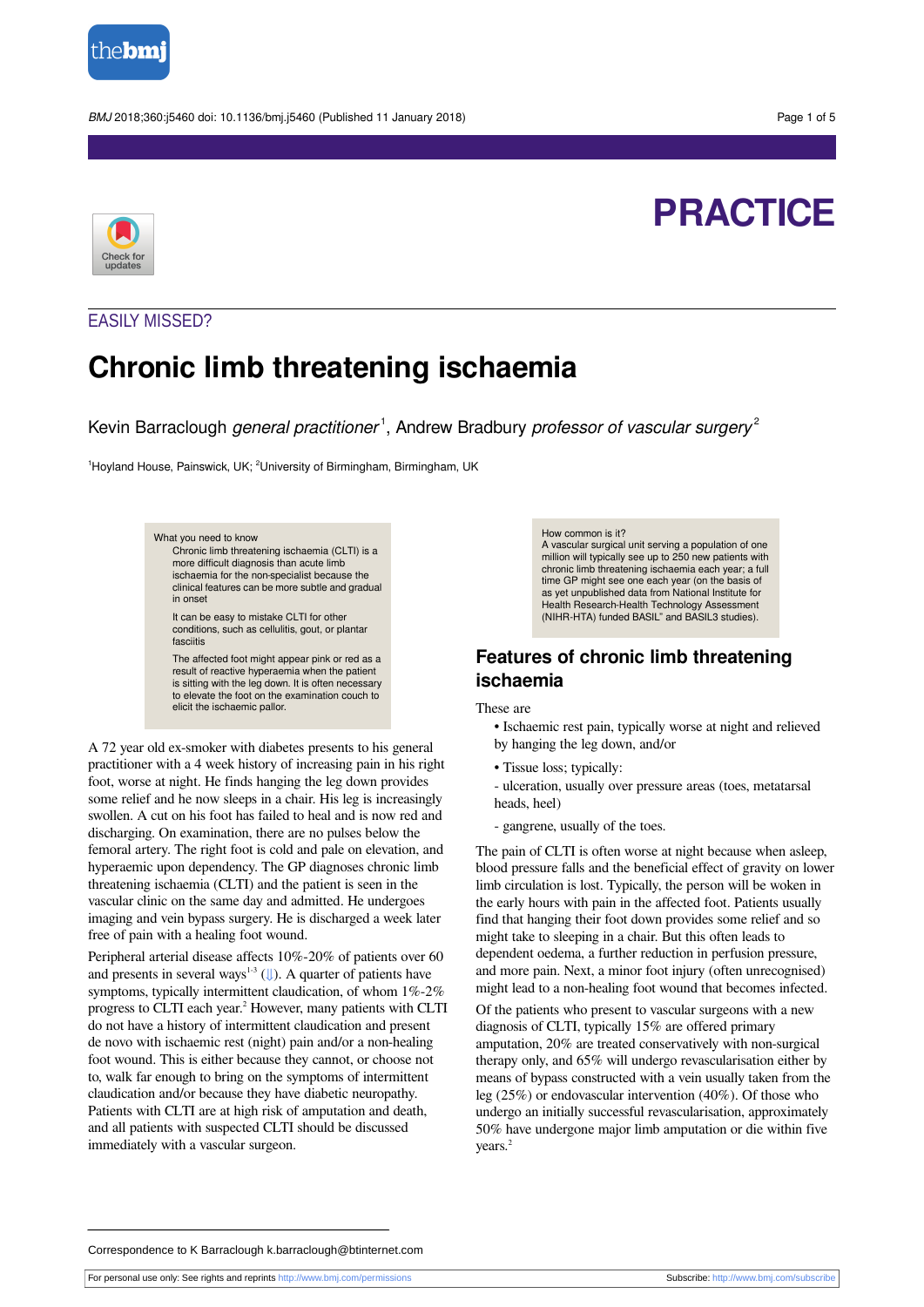#### **Why is it missed?**

The diagnosis of acute limb ischaemia, which is characterised by the "six Ps" (pain, pallor, pulseless, paraesthesia, paralysis, perishing cold) is usually straightforward.<sup>4</sup> However, CLTI can be easily missed, leading to avoidable limb loss and, not infrequently, high value litigation. Indeed, the authors have been instructed in several hundred medicolegal cases where the central allegation of negligence has been a failure to diagnose, refer, and treat patients with chronic limb threatening ischaemia in timely fashion, leading to avoidable amputation.

It is important to maintain a high index of suspicion in any patient presenting with foot symptoms. This is especially so in patients who have risk factors such as smoking or diabetes and/or who have a history of vascular disease (intermittent claudication, heart attack, stroke).

Even then, CLTI can be missed because

- It can have a slow and insidious onset
- Symptoms can be confused with other commoner causes of foot pain such as plantar fasciitis, arthritis, cellulitis, and gout 5
- There is often no history of intermittent claudication as patients do not walk and/ or they have diabetic neuropathy which obtunds the pain
- Even tissue loss can be painless due to neuropathy

• CLTI does not just affect older patients; for example, Buerger's disease and other vasculitides can present in people in their 20s and  $30s^6$ 

• Most patients with CLTI have absent foot pulses; however they can be palpable, at least initially, in cases of distal embolisation. It is important to remember that patients can, albeit infrequently, have potentially limb threatening distal ischaemia in the presence of pulses, although there are usually other obvious features of ischaemia, such as coldness and discoloration.

• Palpation of foot pulses, even by vascular surgeons, is associated with a substantial false positive and negative rate.

• There is a failure to perform Buerger's test (the affected foot turns white on elevation as a result of ischaemia, and red on dependency because of reactive hyperaemia—the so called "sunset foot," see fig 1). For this reason, do not just examine the patient sitting in a chair, as the dependent foot can look reassuringly pink with an apparently normal capillary refill time.

#### **Why does this matter?**

With prompt revascularisation through either vein bypass, angioplasty, or stenting, amputation can be avoided in most patients. It is our experience that if diagnosis is delayed and substantial tissue loss develops, the chances of limb salvage fall dramatically. Discuss all patients with suspected CLTI immediately with a vascular surgeon.

### **How is chronic limb threatening ischaemia diagnosed?**

A diagnosis of CLTI can usually be made or excluded based on a high index of suspicion, a careful vascular history, and an appropriate vascular examination. 7 If there is any doubt, err on the side of caution, and discuss the patient with a vascular surgeon. While measurement of the ankle to brachial pressure index (ABPI) can be useful in patients with intermittent

For personal use only: See rights and reprints<http://www.bmj.com/permissions> Subscribe: <http://www.bmj.com/subscribe>

claudication, it is much less useful in patients with suspected CLTI because:

- It is technically difficult; the signals are often difficult to hear and might be coming from collaterals rather than the main pedal (foot) arteries
- Pressure measurements will often be falsely elevated, especially in patients with diabetes, because of calcification of the arterial wall.

Measurement of ABPI is potentially unreliable in CLTI. It should not be used in primary care to determine referral in patients in whom CLTI cannot be confidently excluded by vascular history and clinical examination.

#### **How is it managed?**

Management of CLTI involves urgent admission for:

- Medical optimisation including (for example) antiplatelet agents, statins, control of hypertension and diabetes, optimisation of cardiac and renal function
- Arterial imaging
- Revascularisation by means of vein bypass, typically using the great saphenous vein, or endovascular intervention (angioplasty, stenting).

Patients with CLTI usually have significant widespread vascular disease and multiple comorbidities, therefore their prognosis remains guarded. In the BASIL-1 trial, which was an NIHR-HTA funded UK multicentre randomised controlled trial of 452 patients treated in 27 NHS hospitals and which compared a "bypass surgery first" with a "balloon angioplasty first" revascularisation strategy for CLTI, about 50% of patients who presented with CLTI and underwent an initially successful revascularisation went on to require major limb amputation or died within five years. 8 It is important to educate patients who are at risk of CLTI because of lifestyle (smoking), comorbidity (diabetes), or a history of vascular disease (intermittent claudication, myocardial infarction, stroke), about the symptoms and signs of CLTI and to advise them to seek urgent medical assistance should they be concerned.

> How patients were involved in this article No patients were involved in the making of this article

Contributors: Kevin Barraclough, Andrew Bradbury

We have read and understood BMJ policy on declaration of interests and declare that we have no competing interests.

Provenance and peer review: commissioned; externally peer reviewed.

Patient consent not applicable. Patients were not directly involved in the making of this article.

- 1 PeachGGriffinMJonesKGThompsonMMHinchliffeRJ. Diagnosis and management of peripheral arterial disease. BMJ2012;345:e5208. doi:10.1136/bmj.e520822893640
- 2 National Institute for Health and Care Excellence. Peripheral arterial disease: diagnosis and management Clinical guideline 147. 2012. **(**https://www.nice.org.uk/guidance/cg147**)** 3 CriquiMHAboyansV. Epidemiology of peripheral artery disease. Circ Res2015;116:1509-26.
- doi:10.1161/CIRCRESAHA.116.30384925908725
- 4 BrearleyS. Acute leg ischaemia. BMJ2013;346:f2681. doi:10.1136/bmj.f2681.23657181 5 HumphreysW. The painful red foot-inflammation or ischaemia?BMJ1999;318:925-6. doi:10.1136/bmj.318.7188.92510102862
- 6 OlinJW. Thromboangiitis obliterans (Buerger's disease). N Engl J Med2000;343:864-9. doi:10.1056/NEJM20000921343120710995867
- 7 McGeeSRBoykoEJ. Physical examination and chronic lower-extremity ischemia: a critical review. Arch Intern Med1998;158:1357-64. doi:10.1001/archinte.158.12.13579645831
- 8 BradburyAWAdamDJBellJ. Multicentre randomised controlled trial of the clinical and cost-effectiveness of a bypass-surgery-first versus a balloon-angioplasty-first revascularisation strategy for severe limb ischaemia due to infrainguinal disease. The Bypass versus Angioplasty in Severe Ischaemia of the Leg (BASIL) trial. Health Technol Assess2010;14:1-210, iii-iv. doi:10.3310/hta1414020307380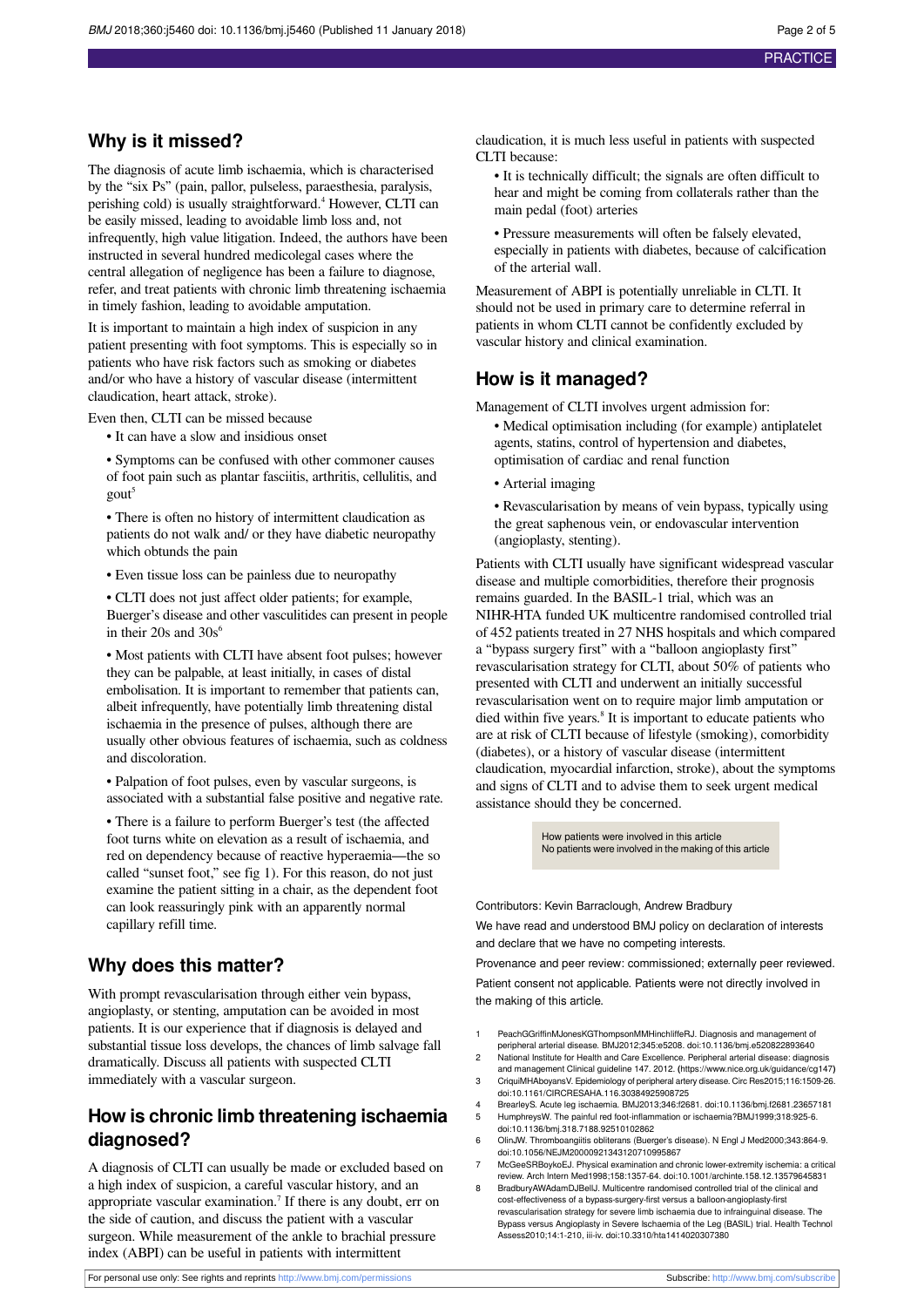Published by the BMJ Publishing Group Limited. For permission to use (where not already granted under a licence) please go to [http://group.bmj.com/group/rights-licensing/](http://group.bmj.com/group/rights-licensing/permissions)

[permissions](http://group.bmj.com/group/rights-licensing/permissions)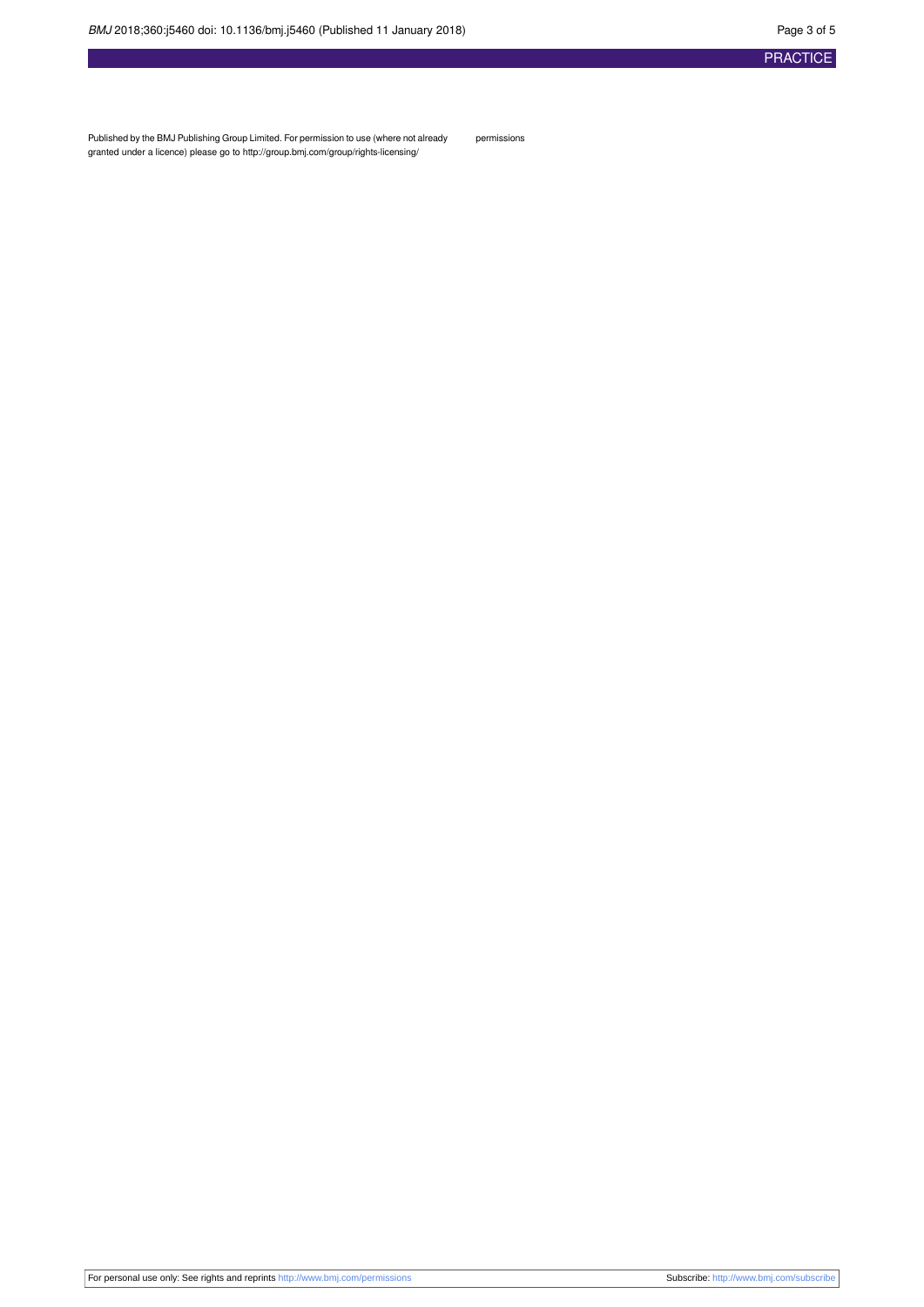### **Table**

<span id="page-3-0"></span>

|  | Table 1  Presentations of peripheral arterial disease |  |
|--|-------------------------------------------------------|--|
|--|-------------------------------------------------------|--|

|                                                           | Pathophysiology                                                                                                                                                                                          | <b>Symptoms and signs</b>                                                                                                                                                                                   | <b>Management</b>                                                                                                                                                                                                                                                                    | <b>Outcome</b>                                                                                                                                                                                                                                                                                         |  |  |
|-----------------------------------------------------------|----------------------------------------------------------------------------------------------------------------------------------------------------------------------------------------------------------|-------------------------------------------------------------------------------------------------------------------------------------------------------------------------------------------------------------|--------------------------------------------------------------------------------------------------------------------------------------------------------------------------------------------------------------------------------------------------------------------------------------|--------------------------------------------------------------------------------------------------------------------------------------------------------------------------------------------------------------------------------------------------------------------------------------------------------|--|--|
| Acute limb ischaemia (onset ≤14 days)                     |                                                                                                                                                                                                          |                                                                                                                                                                                                             |                                                                                                                                                                                                                                                                                      |                                                                                                                                                                                                                                                                                                        |  |  |
| Embolus                                                   | Sudden occlusion of a<br>previously normal leg artery by<br>an embolus, which usually<br>comes from the heart and often<br>develops as a result of atrial<br>fibrillation                                | Very sudden onset of profound<br>ischaemia (the six Ps: pain, pallor,<br>pulseless, paraesthesia, paralysis,<br>perishing cold) as there are no<br>collaterals                                              | Heparinisation and urgent<br>embolectomy followed by long term<br>anticoagulation to reduce risk of<br>further embolisation                                                                                                                                                          | If blood supply is restored within 4-6<br>hours, the leg usually returns to normal                                                                                                                                                                                                                     |  |  |
| Thrombosis in<br>situ                                     | Sudden occlusion of a<br>previously diseased artery due<br>to disease progression, slow<br>flow, or intercurrent illness that<br>reduces blood pressure and/or<br>increases the blood<br>thrombogenicity | Onset of ischaemia is usually slower<br>and the degree of ischaemia less<br>profound due to pre-existing<br>collaterals                                                                                     | Heparinisation. Revascularisation if<br>leg fails to improve. Consider long<br>term anticoaqulation                                                                                                                                                                                  | Leg will often improve with medical<br>therapy alone as thrombus resolves<br>and further collaterals develop. Some<br>patients will require urgent<br>revascularisation                                                                                                                                |  |  |
| Chronic limb ischaemia (onset >14 days)                   |                                                                                                                                                                                                          |                                                                                                                                                                                                             |                                                                                                                                                                                                                                                                                      |                                                                                                                                                                                                                                                                                                        |  |  |
| Intermittent<br>claudication                              | Atherosclerotic narrowing of a<br>leg artery; most commonly the<br>superficial femoral artery in the<br>thigh but can be iliac arteries in<br>the pelvis                                                 | Gradual onset of pain in the leg<br>upon walking which is relieved by<br>rest. Pain returns when walking<br>resumes. Pain is usually in the calf<br>with superficial femoral artery<br>iliac artery disease | Lifestyle modification (stop smoking)<br>and medical therapy (antiplatelets,<br>statin) to reduce cardiovascular risk.<br>Supervised exercise programmes.<br>Diagnosis and management of<br>disease but can affect the thigh with comorbidities such as diabetes and<br>hypertension | If patients are concordant with lifestyle<br>modification, medical therapy, and<br>supervised exercise, symptoms<br>usually improve and very few require<br>intervention. If patients are not<br>concordant then the risks of<br>progression to chronic limb threatening<br>ischaemia greatly increase |  |  |
| Chronic limb<br>threatening<br>ischaemia (rest<br>pain)   | Atherosclerotic narrowing of<br>multiple arteries above and<br>below the knee. Below knee<br>disease is especially common<br>in patients with diabetes                                                   | Severe pain usually in the forefoot<br>and toes that is present all the time<br>and which is often worse with<br>elevation leading to pain at night in<br>bed                                               | Some patients can be managed<br>conservatively like those with<br>intermittent claudication. Most will<br>require revascularisation                                                                                                                                                  | If patients can be managed<br>conservatively then the prognosis can<br>be similar to intermittent claudication                                                                                                                                                                                         |  |  |
| Chronic limb<br>threatening<br>ischaemia<br>(tissue loss) |                                                                                                                                                                                                          | Ulceration and/or gangrene often<br>affecting toes and pressure points                                                                                                                                      | In addition to medical therapy,<br>patients will require revascularisation<br>by means of a bypass using a vein<br>from the leg or endovascular<br>intervention (angioplasty, stent)                                                                                                 | More than 50% of patients will undergo<br>an initially successful<br>revascularisation. However, about<br>50% of those patients with chronic limb<br>threatening ischaemia have lost their<br>leg or die within 5 years                                                                                |  |  |